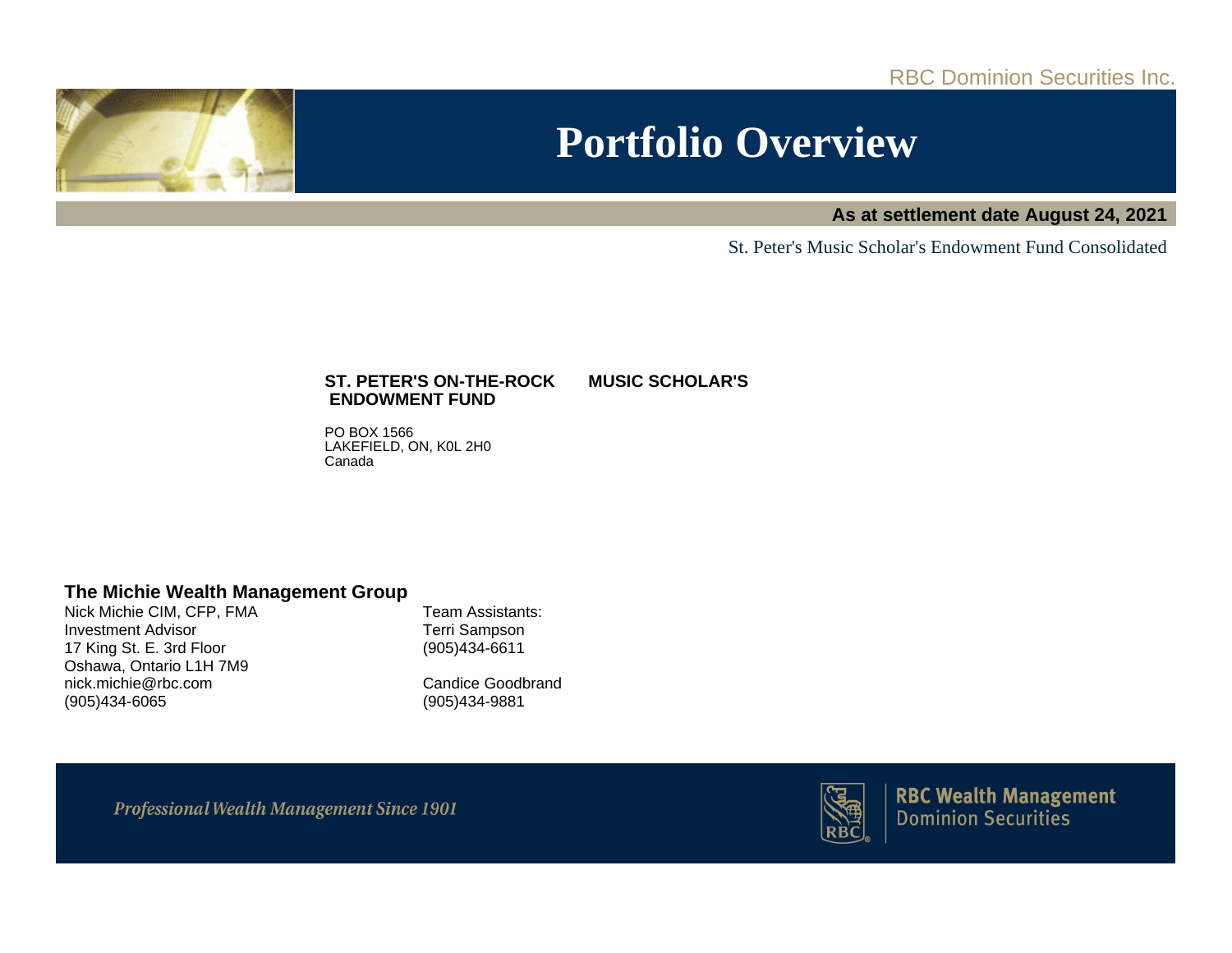# **TABLE OF CONTENTS**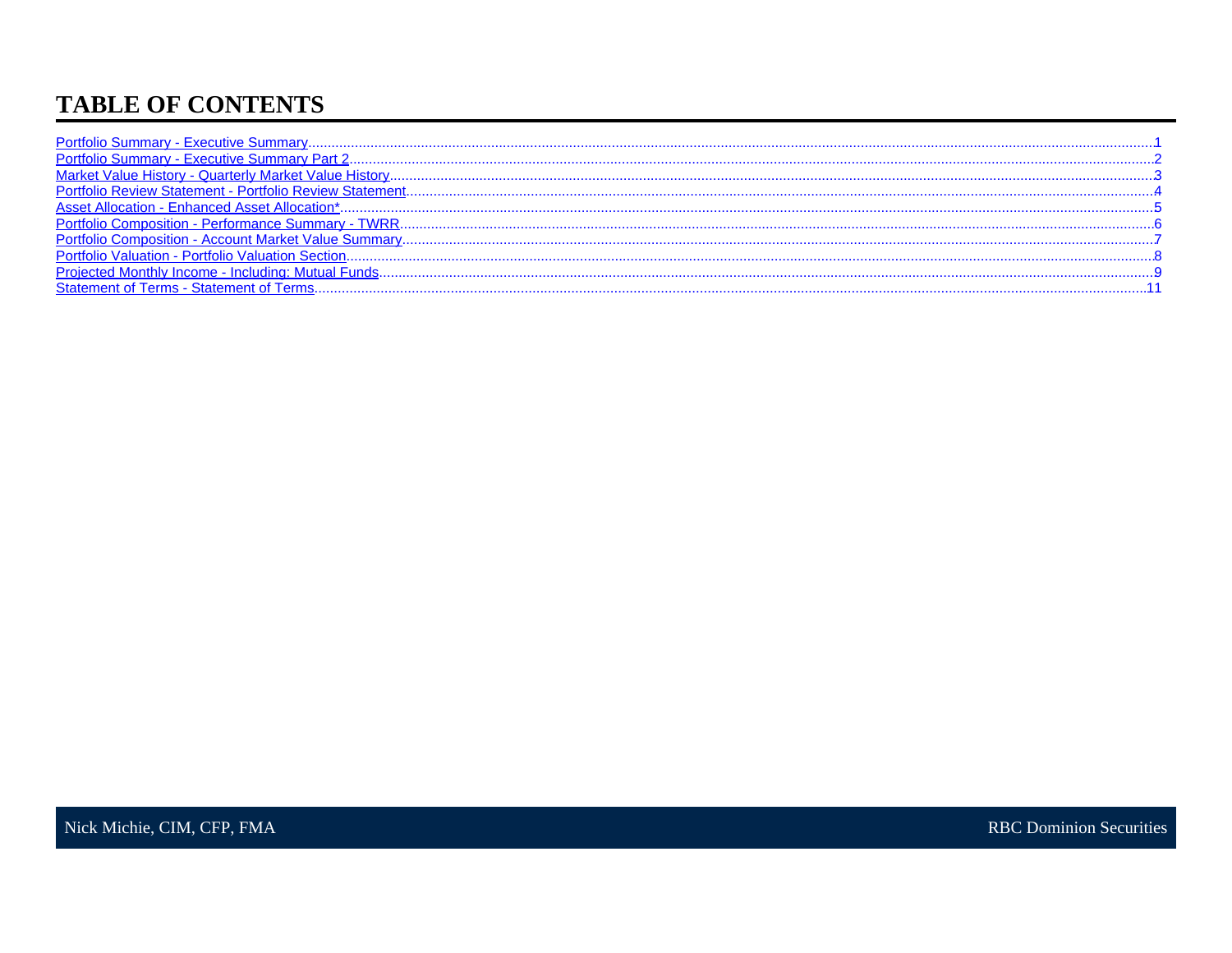# <span id="page-2-0"></span>**Portfolio Summary** St. Peter's Music Scholar's Endowment Fund Consolidated

## **Executive Summary** As at August 24, 2021



**Time-Weighted Annualized Returns**

## **Time-Weighted Annualized Returns For The Reporting Period December 20, 2016 To July 31, 2021 (August 24, 2021^)**

| Period            | Your Portfolio in % |
|-------------------|---------------------|
| Quarter           | 4.53                |
| Year to Date ^    | 7.42                |
| 1 Year            | 12.12               |
| 2 Year            | 8.77                |
| 3 Year            | 7.58                |
| Since Inception ^ | 6.84                |

## **Money-Weighted Annualized Returns December 20, 2016 To July 31, 2021 (August 24, 2021^)**



### **Money-Weighted Annualized Returns For The Reporting Period December 20, 2016 To July 31, 2021 (August 24, 2021^)**

| Period            | Your Portfolio in % |
|-------------------|---------------------|
| Quarter           | 4.53                |
| Year to Date ^    | 7.42                |
| 1 Year            | 12.12               |
| 2 Year            | 8.77                |
| 3 Year            | 7.80                |
| Since Inception ^ | 7.31                |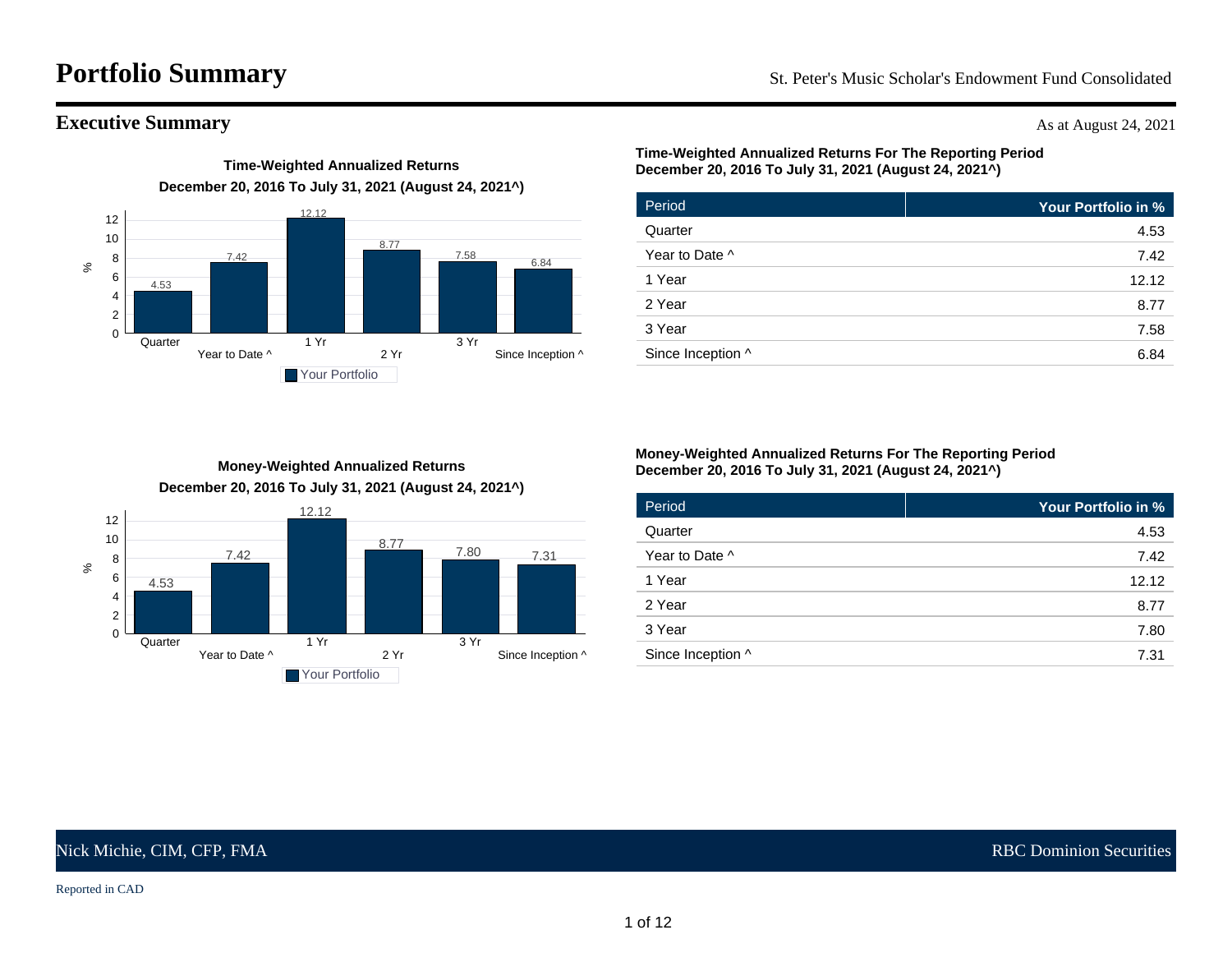## <span id="page-3-0"></span>**Executive Summary Part 2** As at August 24, 2021

### **Capital Review for the Reporting Period December 20, 2016 To July 31, 2021**

| <b>Capital Review</b>                         |           |
|-----------------------------------------------|-----------|
| Beginning Portfolio Value (December 20, 2016) | 0.00      |
| <b>Net Contribution</b>                       | 24.764.20 |
| <b>Total Investment Returns</b>               | 6.750.94  |
| Ending Portfolio Value (July 31, 2021)        | 31,515.14 |

Net contribution consists of the sum of deposits and transfers-in less withdrawals, transfer outs, and any applicable withholding taxes. The Market Values depicted on this page represent the point-in-time value of your Portfolio.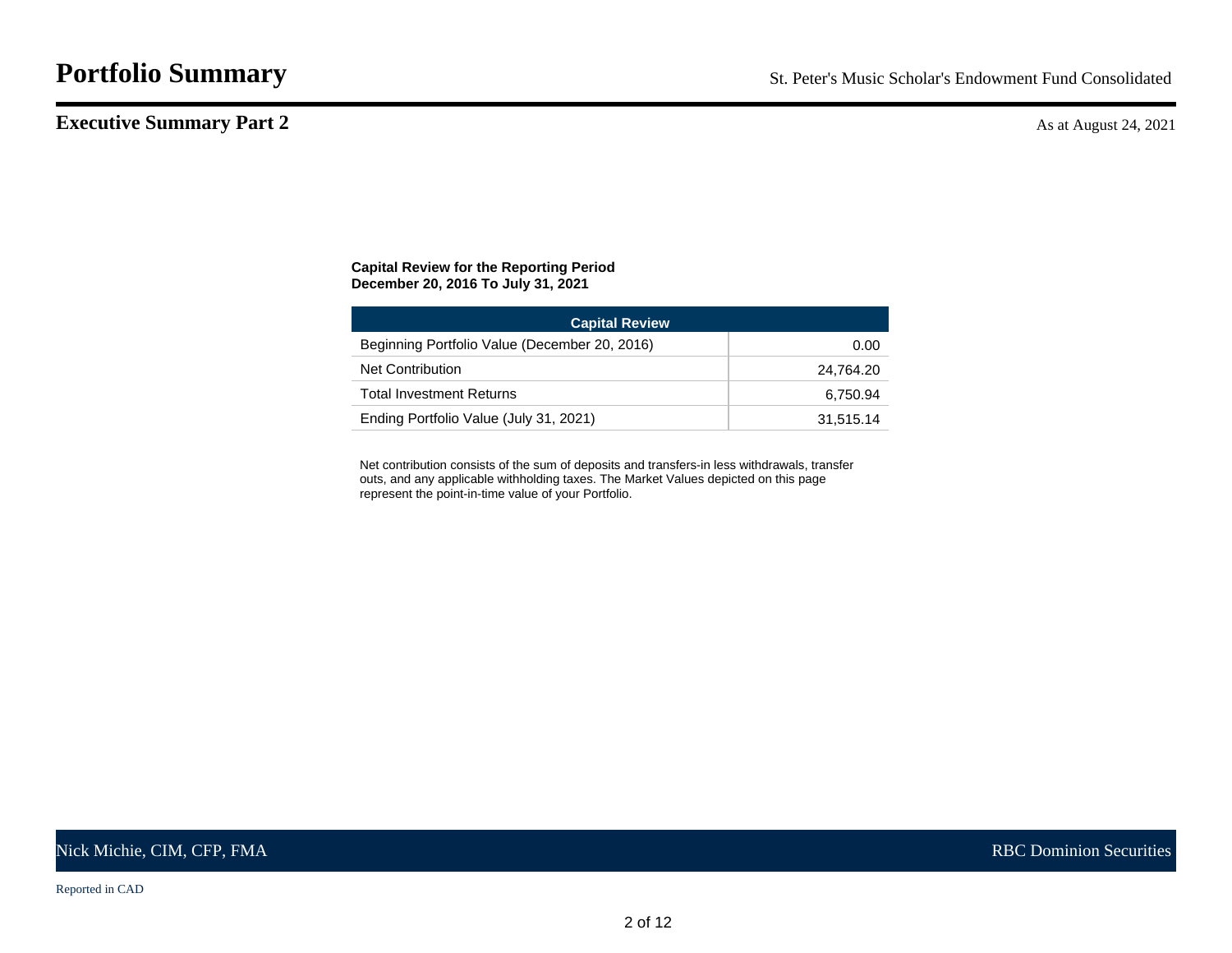# <span id="page-4-0"></span>**Market Value History** St. Peter's Music Scholar's Endowment Fund Consolidated

## **Quarterly Market Value History** December 20, 2016 to July 31, 2021



This graph depicts the Portfolio's market value over time. Net contribution consists of the sum of deposits and transfers-in less withdrawals, transfer outs, and any applicable withholding taxes. Conversions between currencies are also reflected. The Market Values depicted on this page represent the point-in-time value of your Portfolio at each period-end.

|              | Period Ending | <b>Beginning Market</b><br>Value | Net Contributions/<br><b>Withdrawals</b> | Total Investment<br>Return | <b>Ending Market</b><br>Value |
|--------------|---------------|----------------------------------|------------------------------------------|----------------------------|-------------------------------|
| 2018         | October       | 15,236.81                        | 0.00                                     | (646.97)                   | 14,589.84                     |
| 2019         | January       | 14,589.84                        | 0.00                                     | 299.76                     | 14,889.60                     |
|              | April         | 14,889.60                        | 0.00                                     | 848.49                     | 15,738.09                     |
|              | July          | 15,738.09                        | 10,584.20                                | 307.58                     | 26,629.87                     |
|              | October       | 26,629.87                        | 0.00                                     | (14.39)                    | 26,615.48                     |
| 2020         | January       | 26,615.48                        | 0.00                                     | 1,173.51                   | 27,788.99                     |
|              | April         | 27,788.99                        | 0.00                                     | (1,652.49)                 | 26,136.50                     |
|              | July          | 26,136.50                        | 0.00                                     | 1,972.37                   | 28,108.87                     |
|              | October       | 28,108.87                        | 0.00                                     | (270.83)                   | 27,838.04                     |
| 2021         | January       | 27,838.04                        | 0.00                                     | 1,200.14                   | 29,038.18                     |
|              | April         | 29,038.18                        | 0.00                                     | 1,112.41                   | 30,150.59                     |
|              | July          | 30,150.59                        | 0.00                                     | 1,364.55                   | 31,515.14                     |
| <b>TOTAL</b> |               |                                  | 10,584.20                                | 5,694.13                   |                               |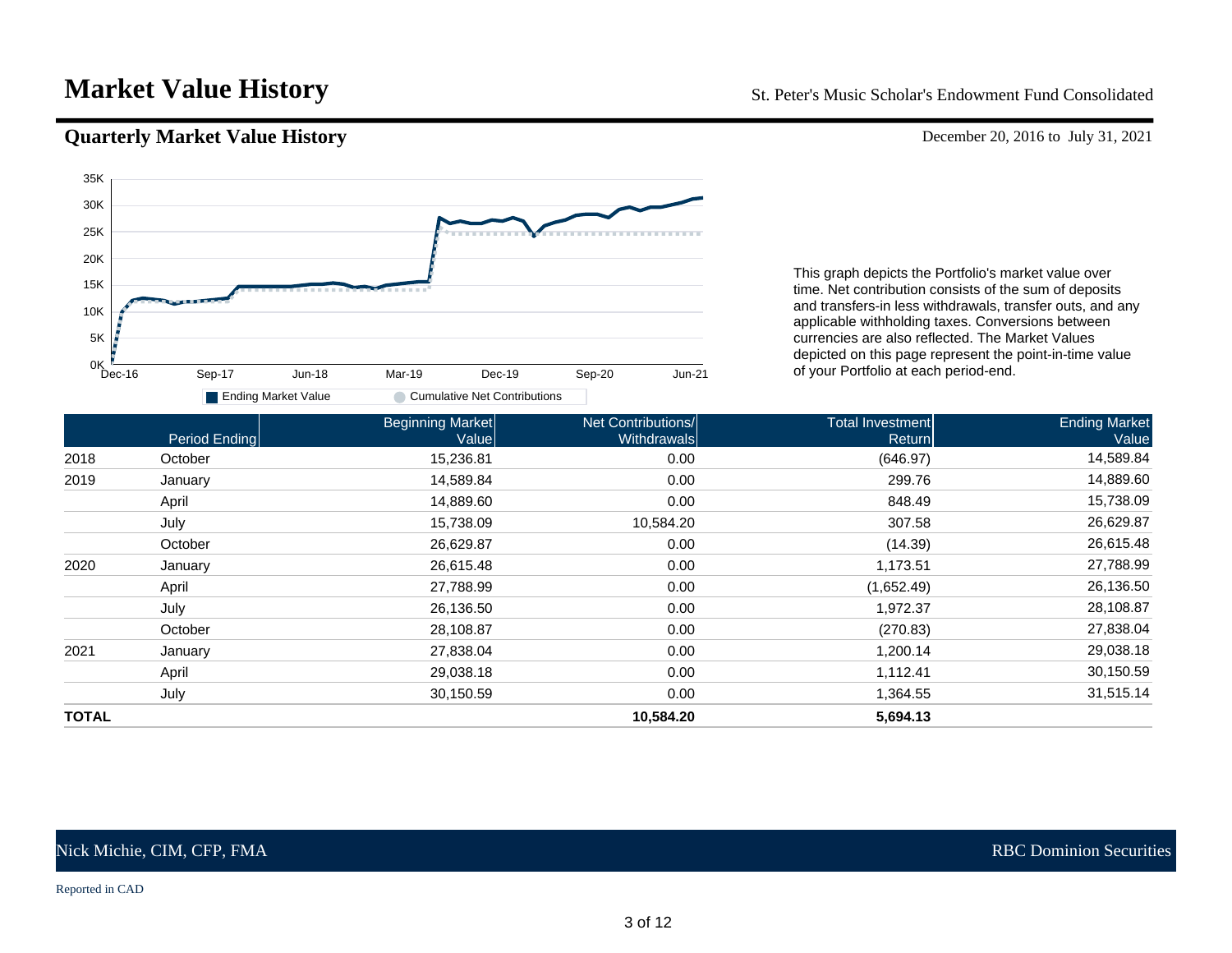<span id="page-5-0"></span>**Portfolio Review Statement** December 20, 2016 to July 31, 2021

| <b>Investment Return</b>          | Quarter                     | <b>Year to Date</b>         | Since                       |
|-----------------------------------|-----------------------------|-----------------------------|-----------------------------|
|                                   | May 01, 2021 - Jul 31, 2021 | Jan 01, 2021 - Jul 31, 2021 | Dec 20, 2016 - Jul 31, 2021 |
| Interest                          | 0.00                        | 0.00                        | 0.00                        |
| <b>Dividends</b>                  | 0.00                        | 0.00                        | 266.00                      |
| <b>Managed Fund Distributions</b> | 42.31                       | 75.58                       | 2,443.00                    |
| <b>Other Distributions</b>        | 0.00                        | 0.00                        | 0.00                        |
| Change in Market Value            | 1.322.24                    | 1.760.47                    | 4,041.94                    |
| <b>Total Investment Return</b>    | 1,364.55                    | 1,836.05                    | 6,750.94                    |
| Rate of Return (Time-Weighted)%   | 4.53                        | 6.19                        | 6.68                        |

| <b>Capital Review</b>                | Quarter                     | <b>Year to Date</b>               | <b>Since</b>                |
|--------------------------------------|-----------------------------|-----------------------------------|-----------------------------|
|                                      | May 01, 2021 - Jul 31, 2021 | Jan 01, 2021  -  Jul 31, 2021   ˈ | Dec 20, 2016 - Jul 31, 2021 |
| Beginning Market Value               | 30.150.59                   | 29.679.09                         | 0.00                        |
| Deposits/Transfers In                | 0.00                        | 0.00                              | 25,914.20                   |
| Withdrawals/Transfers Out            | 0.00                        | 0.00                              | (1,150.00)                  |
| Withholding Tax                      | 0.00                        | 0.00                              | 0.00                        |
| FX Deviation on Currency Conversions | 0.00                        | 0.00                              | 0.00                        |
| <b>Total Investment Return</b>       | 1.364.55                    | 1.836.05                          | 6.750.94                    |
| <b>Ending Market Value</b>           | 31.515.14                   | 31.515.14                         | 31,515.14                   |

This summary should not be used for income tax reporting purposes.

Reported in CAD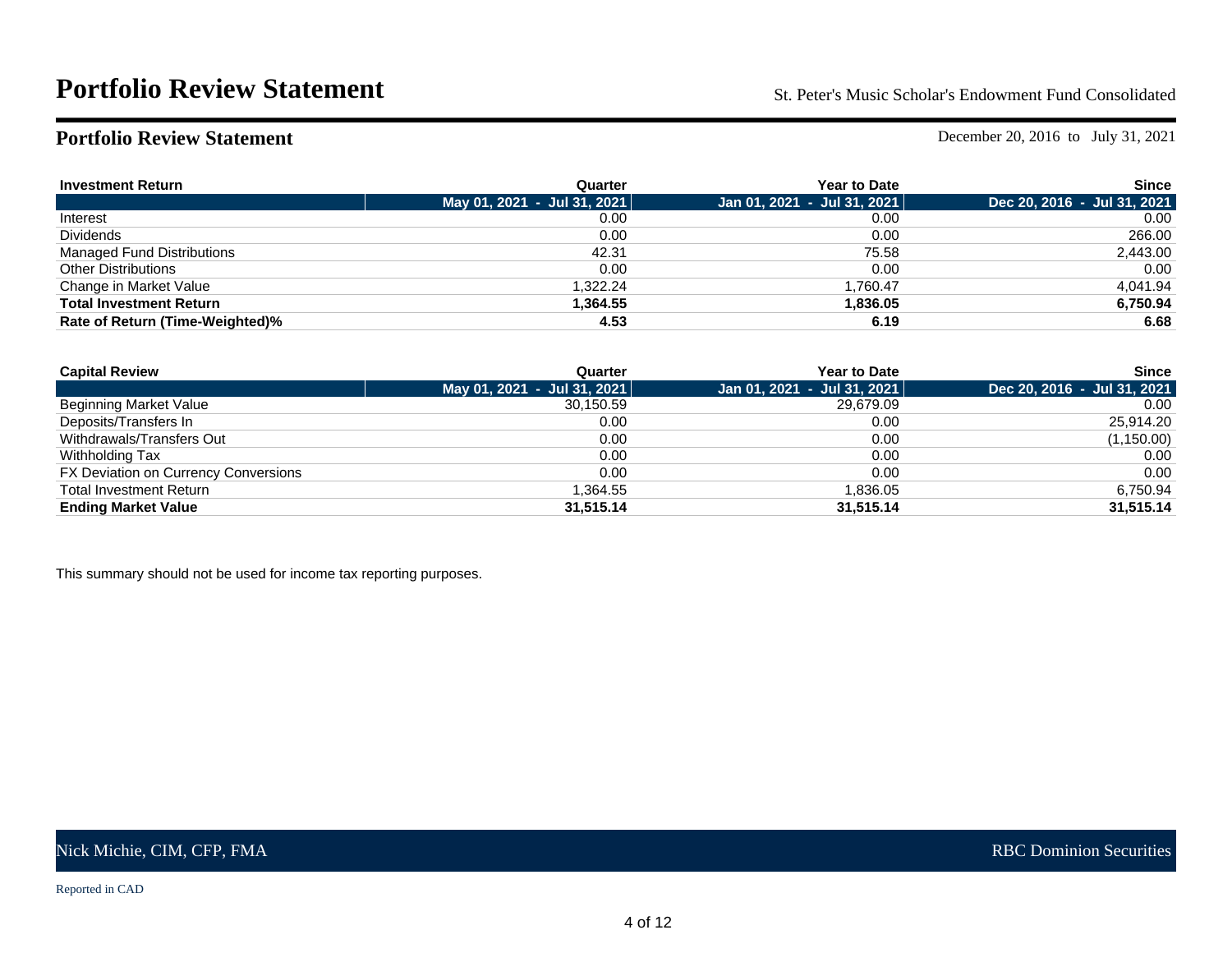<span id="page-6-0"></span>**Asset Allocation** St. Peter's Music Scholar's Endowment Fund Consolidated

# **Enhanced Asset Allocation\*** As at August 24, 2021



Enhanced Asset Allocation\*

| Geography                              | <b>Market Value</b> | %      |
|----------------------------------------|---------------------|--------|
| Equity - Canada                        | 15.304              | 48.00  |
| Equity - US                            | 956                 | 3.00   |
| <b>Total Equity</b>                    | 16,260              | 51.00  |
| Fixed Income - Canada                  | 10.840              | 34.00  |
| Fixed Income - US & International      | 4.145               | 13.00  |
| <b>Total Fixed Income</b>              | 14,985              | 47.00  |
| Cash and Cash Equivalents              | 638                 | 2.00   |
| <b>Total Cash and Cash Equivalents</b> | 638                 | 2.00   |
| <b>Total Portfolio</b>                 | 31,883              | 100.00 |
|                                        |                     |        |

Accrued income included with Market Value.

\*The asset allocation values displayed include an overlay from an external data provider that breaks out the underlying asset classes for mutual funds, pooled funds and Canadian ETFs, if applicable and where available.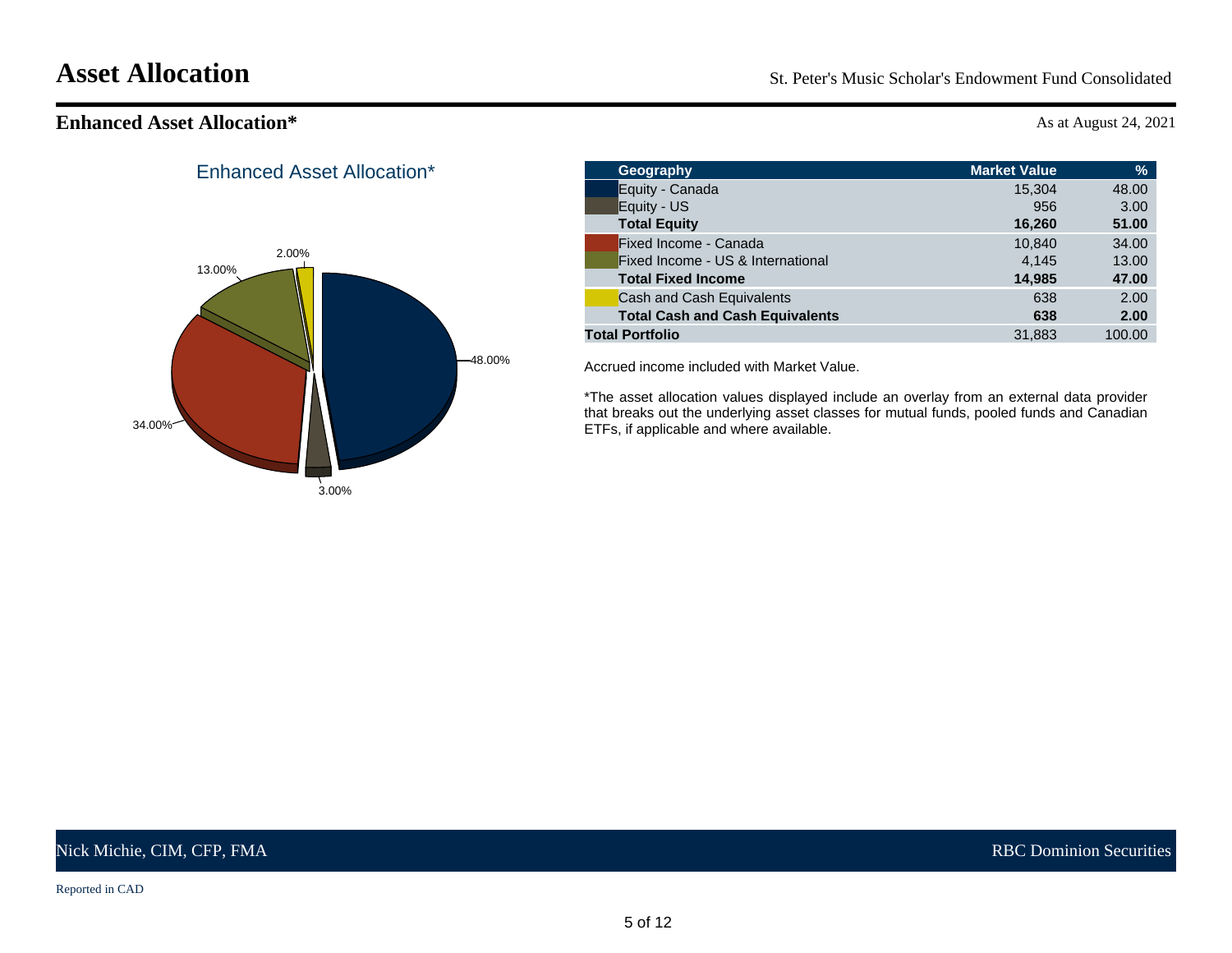# <span id="page-7-0"></span>**Portfolio Composition** St. Peter's Music Scholar's Endowment Fund Consolidated

| <b>Performance Summary - TWRR</b>                                                              |                       |                |       |                                |        |          |               |  | As at July 31, 2021      |  |
|------------------------------------------------------------------------------------------------|-----------------------|----------------|-------|--------------------------------|--------|----------|---------------|--|--------------------------|--|
|                                                                                                |                       |                |       | Annualized Rate of Return in % |        |          |               |  |                          |  |
| <b>Account Description</b>                                                                     | <b>Account Number</b> | Account        |       | vear,                          | 3 vear | 5 year 1 | <b>7</b> year |  | 10 year Since Start Date |  |
|                                                                                                |                       |                |       |                                |        |          |               |  | Dec 20, 2016             |  |
| ST. PETER'S ON-THE-ROCK                                                                        | 522-28730 CAD         | Non Registered | 12.12 |                                | 7.58   |          |               |  | 6.68                     |  |
| <b>Performance for St. Peter's Music Scholar's</b><br><b>Endowment Fund Consolidated - CAD</b> |                       | Total          | 12.12 |                                | 7.58   |          |               |  | 6.68                     |  |

• Information regarding Performance Methodology for Time-Weighted Rate of Return can be found on the Statement of Terms page.

• Portfolio Since Start Date return is for the period between December 20, 2016 and July 31, 2021

• Rate of Return is calculated net of fees.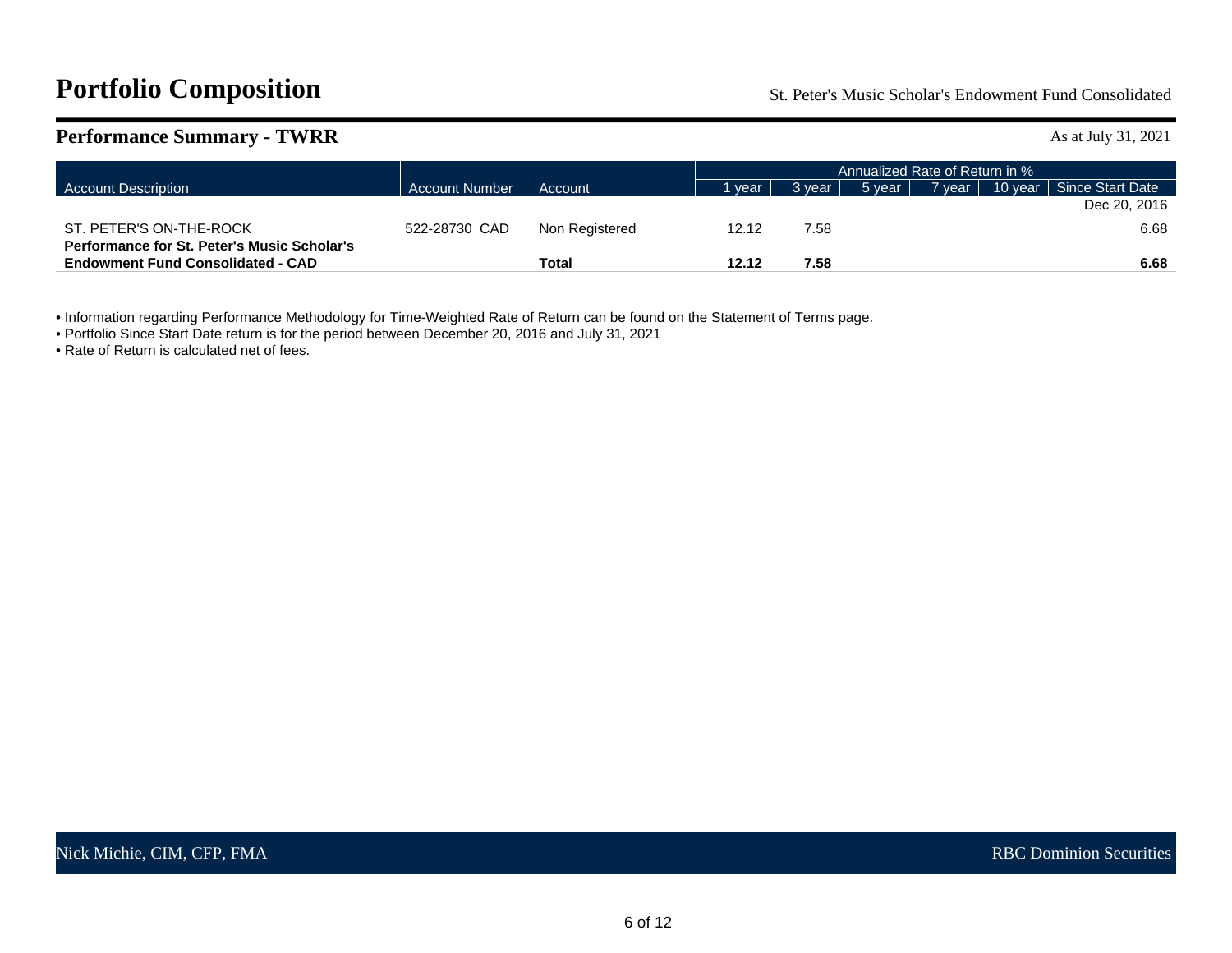# <span id="page-8-0"></span>**Portfolio Composition** St. Peter's Music Scholar's Endowment Fund Consolidated

# **Account Market Value Summary** As at August 24, 2021

|                            |                  |                | In CAD        |              |                |  |  |  |
|----------------------------|------------------|----------------|---------------|--------------|----------------|--|--|--|
| <b>Account Description</b> | Account Number   | Account        | Market Value: | Cash Balance | % of Portfolio |  |  |  |
| ST. PETER'S ON-THE-ROCK    | CAD<br>522-28730 | Non Registered | 31.882.62     | 0.00         | 100.00         |  |  |  |
|                            |                  | Total          | 31.882.62     | 0.00         | 100.00         |  |  |  |

• Market Value includes accrued income and cash balance.

• Cash balance includes cash pending settlement.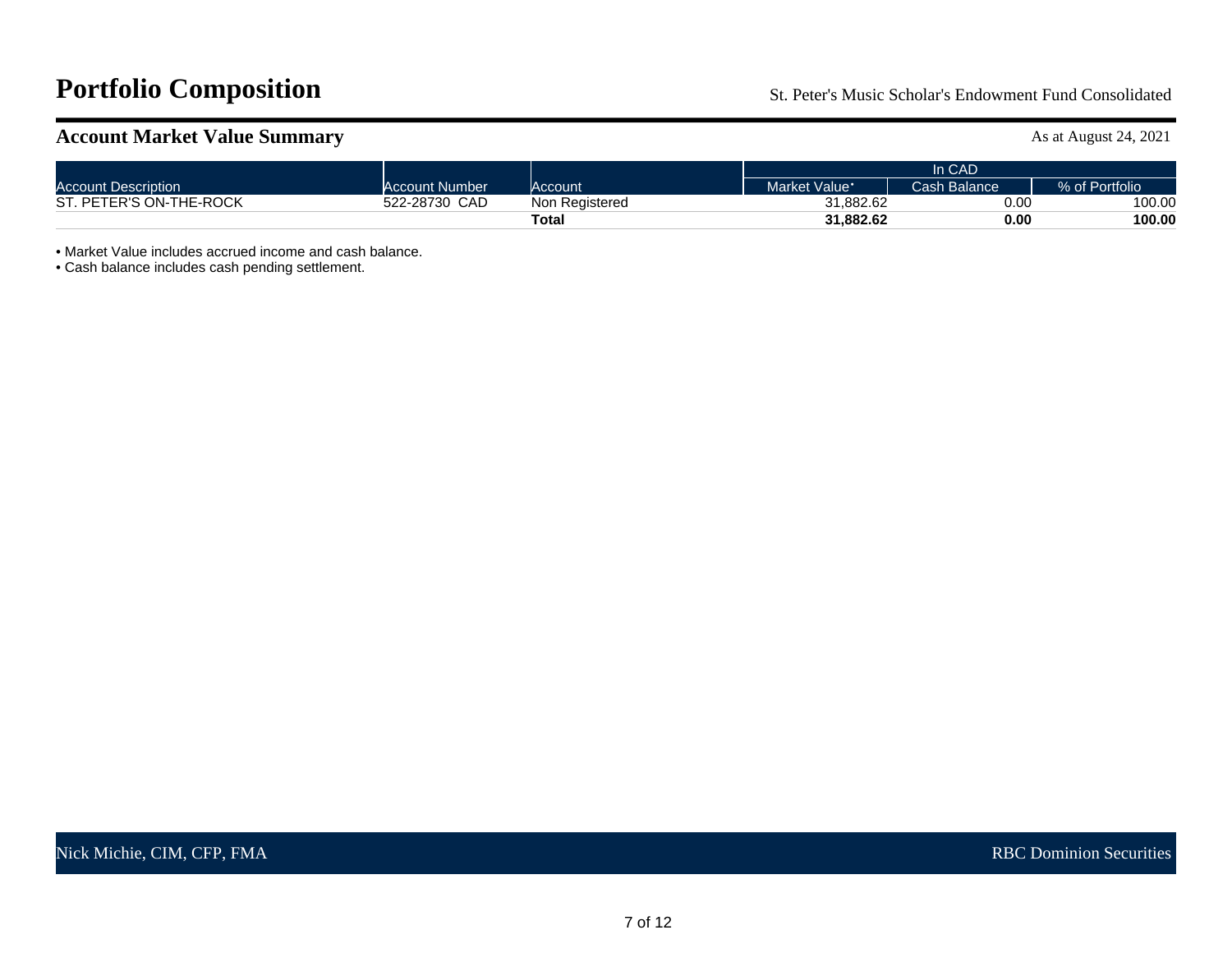<span id="page-9-0"></span>**Portfolio Valuation** St. Peter's Music Scholar's Endowment Fund Consolidated

# **Portfolio Valuation Section** As at August 24, 2021

|                                         | <b>Quantity Security Description</b>                            | <b>Market Value</b> | <b>Book Value</b> | <b>Unrealized</b><br>Gain | <b>Unrealized</b><br>Gain % | Distrib'n | <b>Est.Annual   Current Yield</b><br>(%) | <b>Yield to</b>          | Maturity   % of Portfolio |
|-----------------------------------------|-----------------------------------------------------------------|---------------------|-------------------|---------------------------|-----------------------------|-----------|------------------------------------------|--------------------------|---------------------------|
| <b>CAD Accounts (in CAD)</b>            |                                                                 |                     |                   |                           |                             |           |                                          |                          |                           |
| <b>MULTI-CLASS</b>                      |                                                                 |                     |                   |                           |                             |           |                                          |                          |                           |
|                                         | <b>FIDELITY CANADIAN</b><br>1,170.30 BALANCED FUND ISC<br>(282) | 31,882.62           | 27,314.20         | 4,568.42                  | 16.73                       | 169.46    | 0.53                                     | $\overline{\phantom{a}}$ | 100.00                    |
|                                         | <b>Total CAD Accounts (in CAD)</b>                              | 31,882.62           | 27,314.20         | 4,568.42                  | 16.73                       | 169.46    | 0.53                                     |                          | 100.00                    |
|                                         |                                                                 |                     |                   |                           |                             |           |                                          |                          |                           |
| Portfolio Subtotals in CAD <sup>1</sup> |                                                                 |                     |                   |                           |                             |           |                                          |                          |                           |
|                                         | <b>Total Cash and Cash Equivalents</b>                          | 637.65              |                   |                           |                             | 3.39      |                                          |                          | 2.00                      |
| <b>Total Fixed Income - Canada</b>      |                                                                 | 10,840.09           |                   |                           |                             | 57.62     |                                          |                          | 34.00                     |
|                                         | Total Fixed Income - US & International                         | 4,144.74            |                   |                           |                             | 22.03     |                                          |                          | 13.00                     |
| <b>Total Equity - Canada</b>            |                                                                 | 15,303.66           |                   |                           |                             | 81.34     |                                          |                          | 48.00                     |
| <b>Total Equity - US</b>                |                                                                 | 956.48              |                   |                           |                             | 5.08      |                                          |                          | 3.00                      |
| <b>Total Portfolio</b>                  |                                                                 | 31,882.62           |                   |                           |                             | 169.46    |                                          |                          | 100.00                    |

<sup>1</sup> See Statement of Terms for conversion rates.

Yield on Cost cannot be calculated for discount instruments at this time. YOC values at the total level exclude discount Instruments.

Book Values are reported in account currency unless otherwise stated.

Market values include accrued income.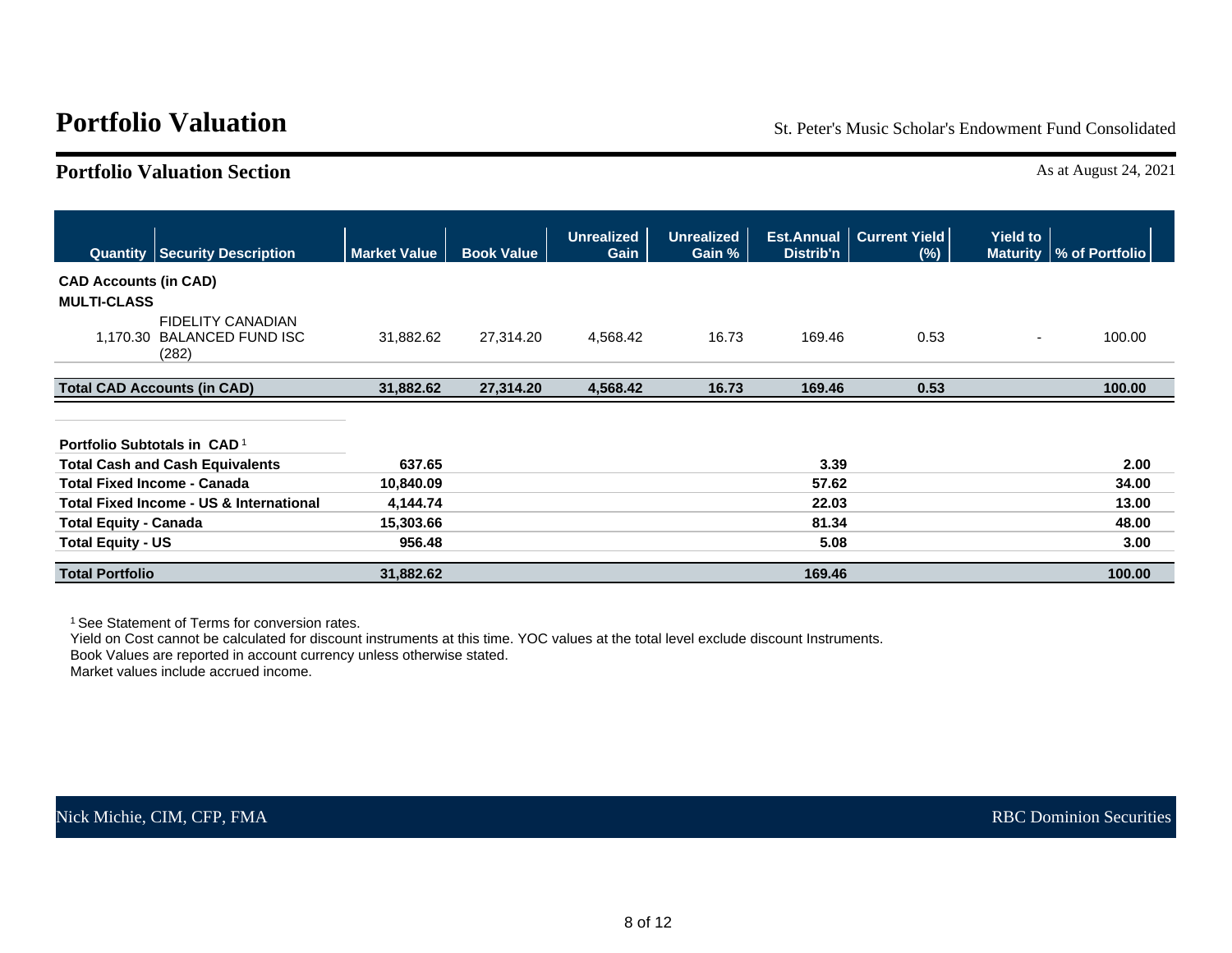# <span id="page-10-0"></span>**Projected Monthly Income** St. Peter's Music Scholar's Endowment Fund Consolidated

| ັ                                                                   |    |                |        |               |          |                          |               |          |               |          |                          |                |          |        |                                     |
|---------------------------------------------------------------------|----|----------------|--------|---------------|----------|--------------------------|---------------|----------|---------------|----------|--------------------------|----------------|----------|--------|-------------------------------------|
| <b>Quantity Description</b>                                         |    | Day Pay Amount | Aug-21 | <b>Sep-21</b> | $Oct-21$ | <b>Nov-21</b>            | <b>Dec-21</b> | $Jan-22$ | <b>Feb-22</b> | $Mar-22$ | Apr-22                   | $May-22$       | $Jun-22$ |        | Jul-22 Est. Annual<br><b>Income</b> |
| <b>MULTI-CLASS</b>                                                  |    |                |        |               |          |                          |               |          |               |          |                          |                |          |        |                                     |
| <b>FIDELITY CANADIAN</b><br><b>BALANCED FUND ISC</b><br>1,170 (282) | 30 | 0.0362         | $\sim$ | 42            | $\sim$   | $\sim$                   | 42            | $\sim$   | $\sim$        | 42       | $\sim$                   | $\sim$         | 42       | $\sim$ | 168                                 |
| TOTAL INCOME - MULTI-CLASS                                          |    |                |        | 42            |          | $\sim$                   | 42            |          |               | 42       | $\overline{\phantom{0}}$ | $\blacksquare$ | 42       |        | 168                                 |
| <b>Total Income - Portfolio</b>                                     |    |                |        | 42            |          | $\overline{\phantom{a}}$ | 42            |          |               | 42       |                          |                | 42       |        | 168                                 |

**Including: Mutual Funds** As at August 25, 2021

Pay amounts are displayed in base currency.



# Projected Monthly Income

• Excluding Reinvested Dividends.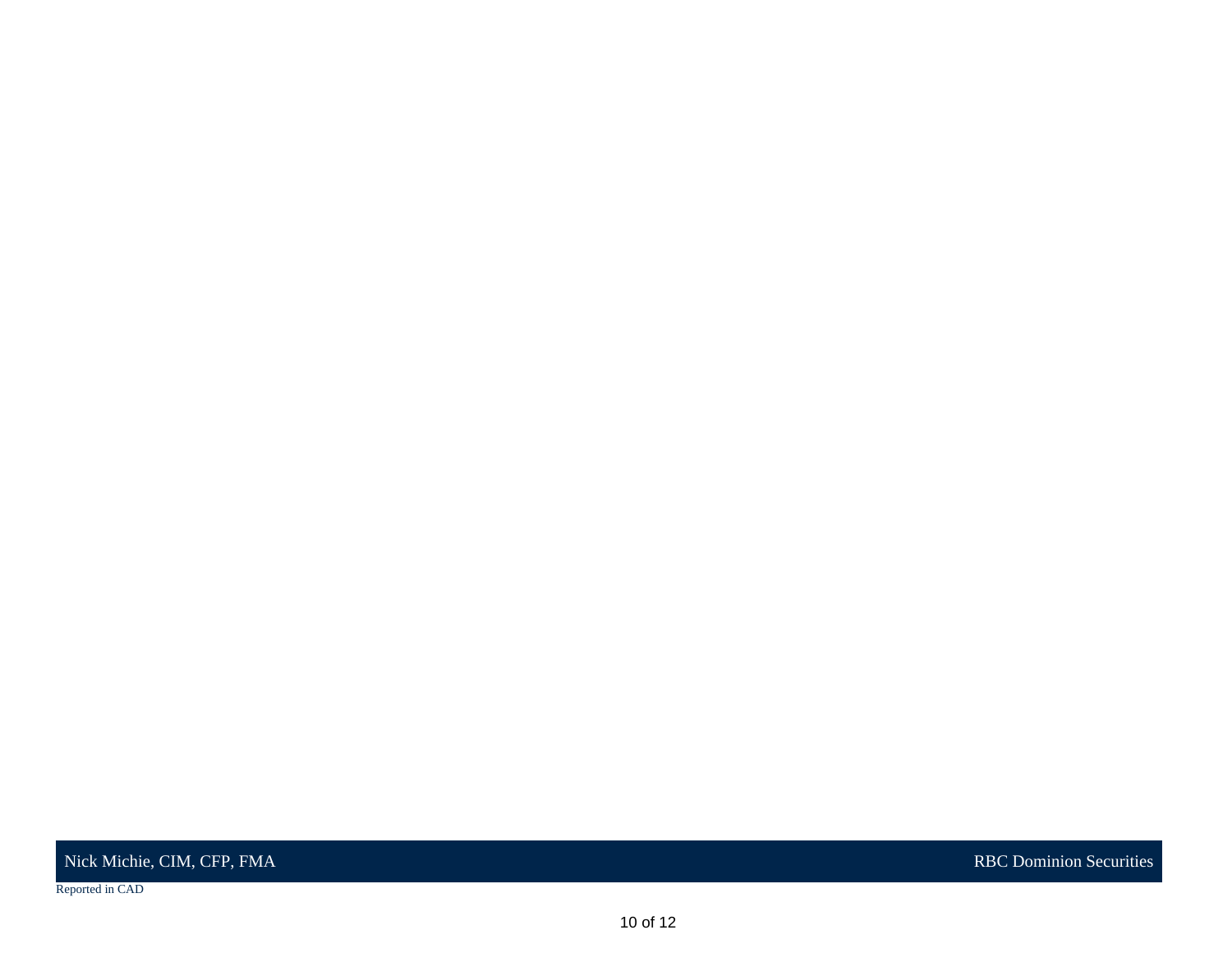As at August 24, 2021

### <span id="page-12-0"></span>**Legal Disclaimers**

The portfolio summary ("the Portfolio Report") is prepared by your Investment Advisor/Portfolio Manager who is an employee of RBC DS and is prepared from information received from sources we believe to be reliable. It is not an official statement of your positions at RBC Dominion Securities Inc. ("RBC DS").

This Portfolio Report has been prepared at the direction of and solely for the general guidance and benefit of the owners of the accounts included in the portfolio. It should be noted that a Portfolio Report can be created at anytime whereas your monthly statement is created at the last day of the month. Some of the positions shown in this statement may be held at other financial institutions where they are not covered by the Canadian Investor Protection Fund. Information regarding positions that are not held at RBC DS has been provided by the owner of an account included in the portfolio. These positions are included in the Portfolio Report at the request of the owner(s) of one of more of the accounts comprising the Portfolio Report for the purposes of providing as complete a view as possible of the portfolio. Neither RBC DS nor its employees can guarantee the accuracy or completeness of information relating to positions held at entities other than RBC DS, including quantities of securities held, market value and book-cost.

Please consult the monthly statements you receive from RBC DS or from other entities where the positions are held to determine which positions are eligible for protection by the Canadian Investor Protection Fund, including information as to which positions are held in segregation.

If there are any discrepancies between the transactions or positions shown on the monthly statements you receive from RBC DS and those shown in this Portfolio Report as being transacted or held at RBC DS please report them to your RBC DS Investment Advisor or Portfolio Manager. If there are any discrepancies between the transactions or positions shown on the monthly statements you receive from other entities where the positions are held please report them to such other entity.

The securities accounts comprising the portfolio are listed below. Please review this list of accounts carefully to understand what assets are included and what assets are not included in the Portfolio Report. Contact your Investment Advisor/Portfolio Manager if you are uncertain as to the beneficial ownership of any accounts included in this Portfolio Report.

Each beneficial owner of an account included in the Portfolio Report must have provided consent to their RBC DS Investment Advisor/Portfolio Manager to include information about their account(s) in this Portfolio Report as this information will be shared with all parties whose accounts or assets have been included in the Portfolio Report. If you are the beneficial owner of an account(s) included in this Portfolio Report and you wish to have your accounts removed from the Portfolio Report please advise your Investment Advisor/Portfolio Manager.

Clients should consult their Investment Advisor/Portfolio Manager when planning to purchase or sell securities or otherwise rebalance securities holdings as a result of the information provided in this Portfolio Report. This will ensure that their own circumstances, including their own individual investment objectives and risk tolerances, have been considered properly and that action is taken on the latest available information. Interest rates, market conditions market prices, tax rules, security classifications and other investment factors are subject to change.

For more information on the terms, conditions and a glossary of terms used in the Portfolio Report, please contact your Investment Advisor/Portfolio Manager.

RBC Dominion Securities Inc.\* and Royal Bank of Canada are separate corporate entities which are affiliated. \*Member-Canadian Investor Protection Fund. RBC Dominion Securities Inc. is a member company of RBC Wealth Management, a business segment of Royal Bank of Canada. ®Registered trademarks of Royal Bank of Canada. Used under licence. ©2011 Royal Bank of Canada. All rights reserved.

### **General Disclaimers**

• Generated on August 25, 2021

- This portfolio is composed of the following accounts, your discretionary accounts are bolded:
- ST. PETER'S ON-THE-ROCK 5222873019000
- For position not held in CAD, all values were converted using the following exchange rates:
- Accrued income is included in market values except when accrued income is displayed in a separate column.
- Book Values are reported in account currency unless otherwise stated.